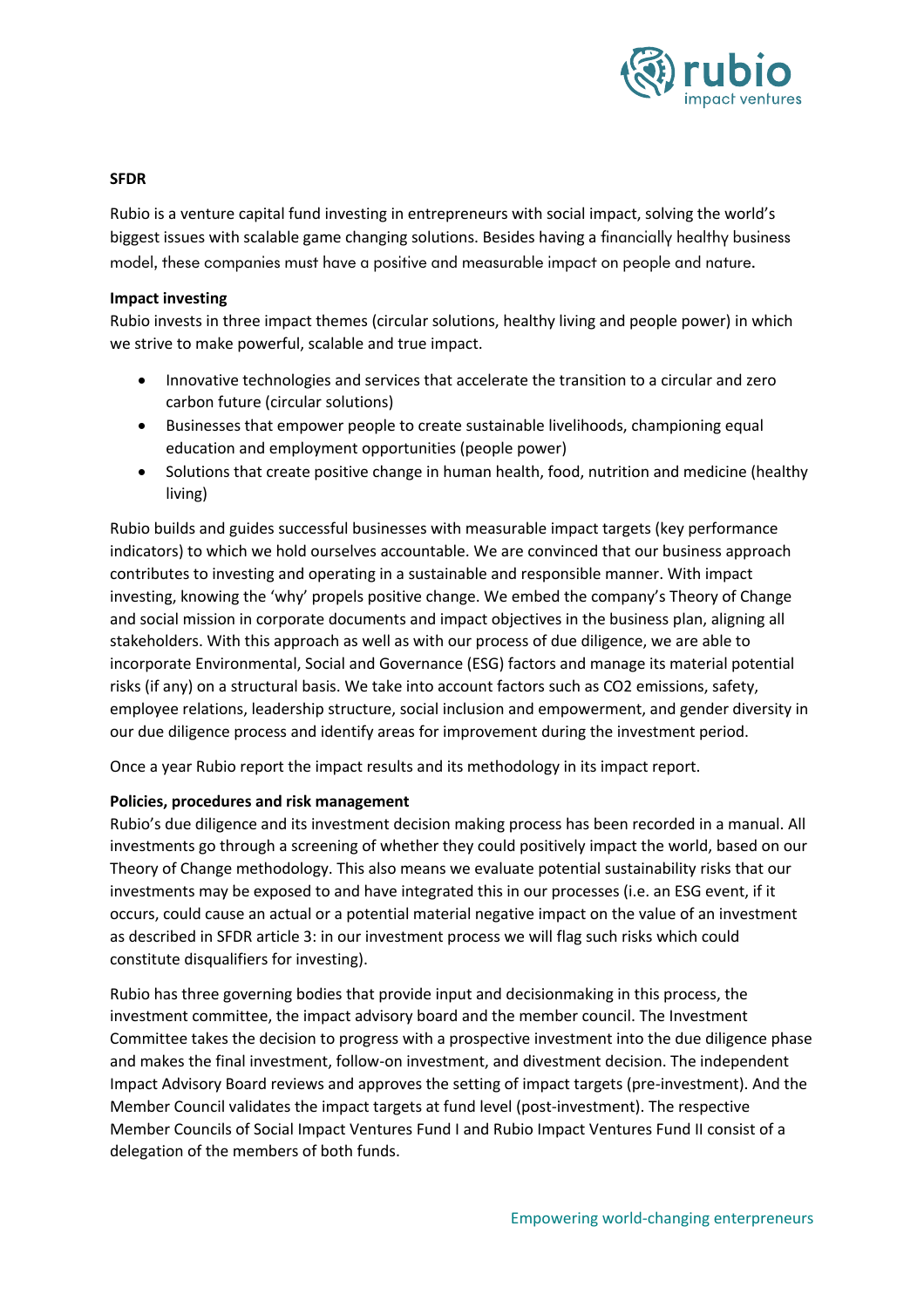

As part of our impact investing philosophy, we consider possible adverse sustainability impacts SFDR article 4) of our (potential) portfolio companies in due diligence and monitor these potential risks after the investment. These include the Principal Adverse Impact (PAI) indicators provided by the European Union as part of the SFDR. Within our main investment themes we mostly focus on a number of potential adverse impacts that do have the potential to occur such as energy use related to data processing, rare earth materials required for the energy transition, and impact of advancing one group of vulnerable people at the possible expense of others.

Because of our early stage (start-up/ young scale-up) investment strategy and the fact that we invest in companies with a sustainable objective we do not currently consider or expect material adverse impacts on these key performance indicators. Our typical investment companies are also likely to be inherently conscious about their potential adverse impacts and strive to mitigate these where possible.

However, in the situation that a risk of material negative impact occurs this would be recorded and reported to our stakeholders.

## Sustainability risk linked to remuneration

Remuneration (SFDR article 5) at Rubio reflects the success of the company and is based along multiple parameters. To have an effective risk management system it takes into account the careful and diligent decision making and lacks any form of incentives for its employees in excessive risk taking for both business and sustainability. Renumeration is also aligned with the long-term interest of the entity and our success-based incentive program is based on both financial and impact results (i.e. achieving aforementioned impact targets). Rubio's remuneration policy and salary house are yearly reviewed by its management.

## Rubio Funds

Rubio manages two venture capital funds, named Coöperatieve Social Impact Ventures NL Fund I U.A. (Fund I) and Rubio Impact Fund II Cooperatie U.A. (Fund II). Fund I has started in 2015 and Fund II in 2020. Fund II undertakes new investments, Fund I only follow-on investments for existing portfolio companies since the investment period has ended in 2020. Both Funds invest in entrepreneurs with relevant social impact as described above.

The goal of these Funds (i.e. financial product under SFDR) is to invest in start- and scale-ups that have a positive impact on environmental and/or social sustainability (health). The sustainable investment objective (SFDR article 10) for both Funds is to invest in innovative solutions to fight climate change, biodiversity loss, and the depletion of natural resources by means of the following investment themes, circular solutions, healthy living and people power.

Rubio proactively sources deals with extensive market search. When we review and analyse a potential new portfolio company, we set up an impact case upfront. To do this, we assess the company's Theory of Change, identify measurable impact KPI's, set specific and measurable impact metrics, and potential (sustainability and social) risks: these then go through the aforementioned